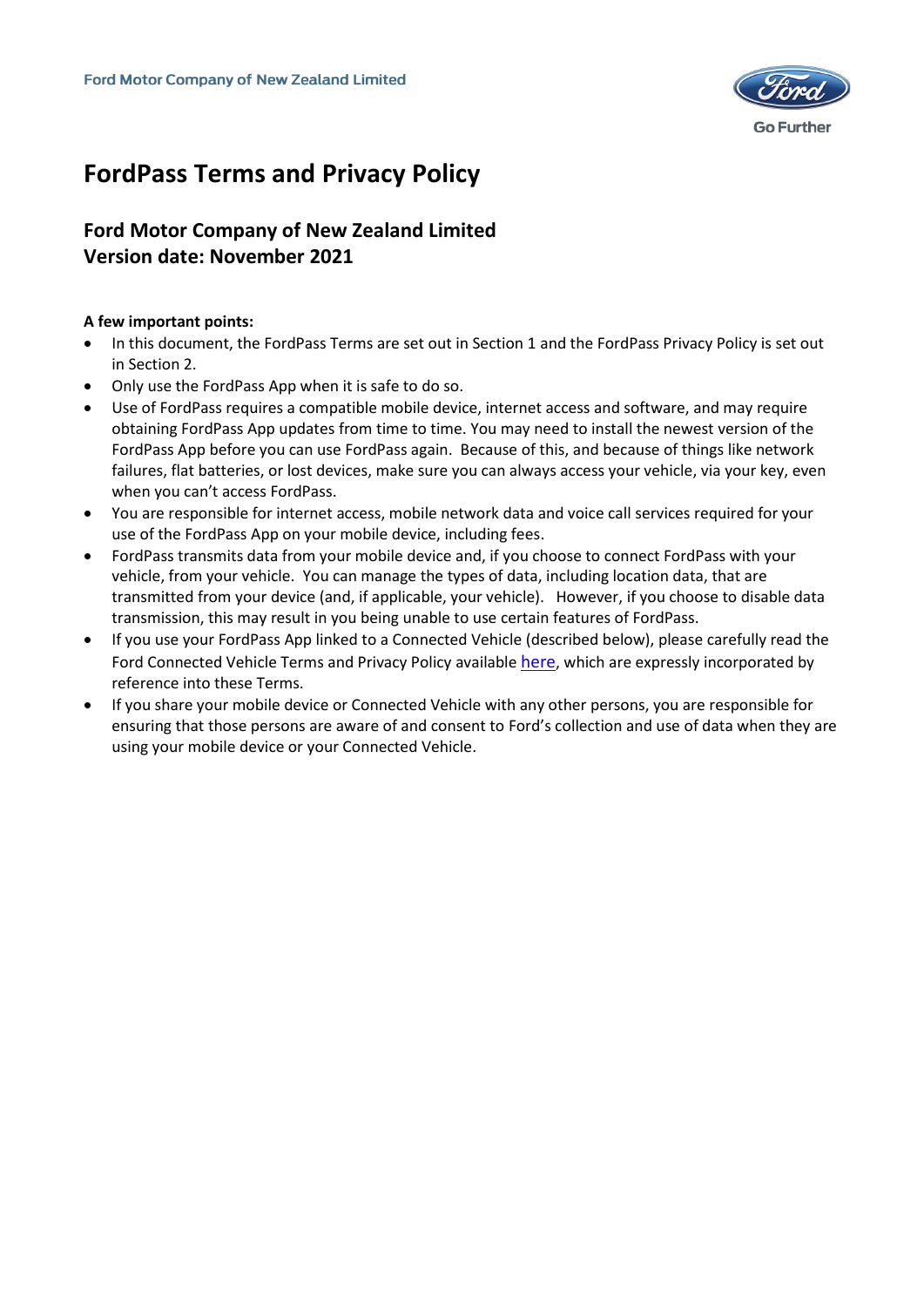

#### **TABLE OF CONTENTS:**

#### **1. [FORDPASS TERMS](#page-2-0)**

- 1.1. [Introduction:](#page-2-1)
	- 1.1.1.FordPass [Agreement;](#page-2-2)
	- 1.1.2.System [Requirements,](#page-3-0) Changes and Cancellations.
- 1.2. : [Services](#page-4-0)
	- 1.2.1[.Connected](#page-4-1) Services;
	- 1.2.2.Dealer [Services;](#page-4-2)
	- 1.2.3[.Vehicle](#page-5-0) Details;
	- 1.2.4[.Parking](#page-5-1) and Fuel;
	- 1.2.5.Ford [Guides;](#page-5-2)
	- 1.2.6.Roadside [Assistance.](#page-5-3)
- 1.3. [Terms.](#page-5-4)
- 1.4. [Vehicle](#page-6-0) Safety.
- 1.5. [Integration with other Ford services / third party services.](#page-6-1)
- 1.6. Limited [Licences.](#page-7-0)
- 1.7. [Trademark](#page-7-1) Notice.
- 1.8. [Liability.](#page-7-2)
- 1.9. Apple iOS App [Store.](#page-8-0)
- 1.10. [Severance.](#page-9-0)
- 1.11. [Governing](#page-9-1) Law.
- 1.12. [Contact](#page-9-2) Us.

#### **2. [FORDPASS PRIVACY POLICY](#page-10-0)**

- 2.1. [Our privacy commitment to you.](#page-10-1)
- 2.2. [Information we collect.](#page-10-2)
- 2.3. [How we use information we collect.](#page-11-0)
- 2.4. [What happens if you don't provide personal information](#page-13-0)?
- 2.5. [To whom we disclose personal information.](#page-13-1)
- 2.6. [Does personal information leave New Zealand?](#page-14-0)
- 2.7. [How we store and protect personal information.](#page-14-1)
- 2.8. [Is the personal information we hold accurate?](#page-14-2)
- 2.9. [Links, cookies and use of FordPass.](#page-15-0)
- 2.10. [How to access and correct personal information.](#page-15-1)
- 2.11. [Queries, updates, comments or](#page-16-0) complaints.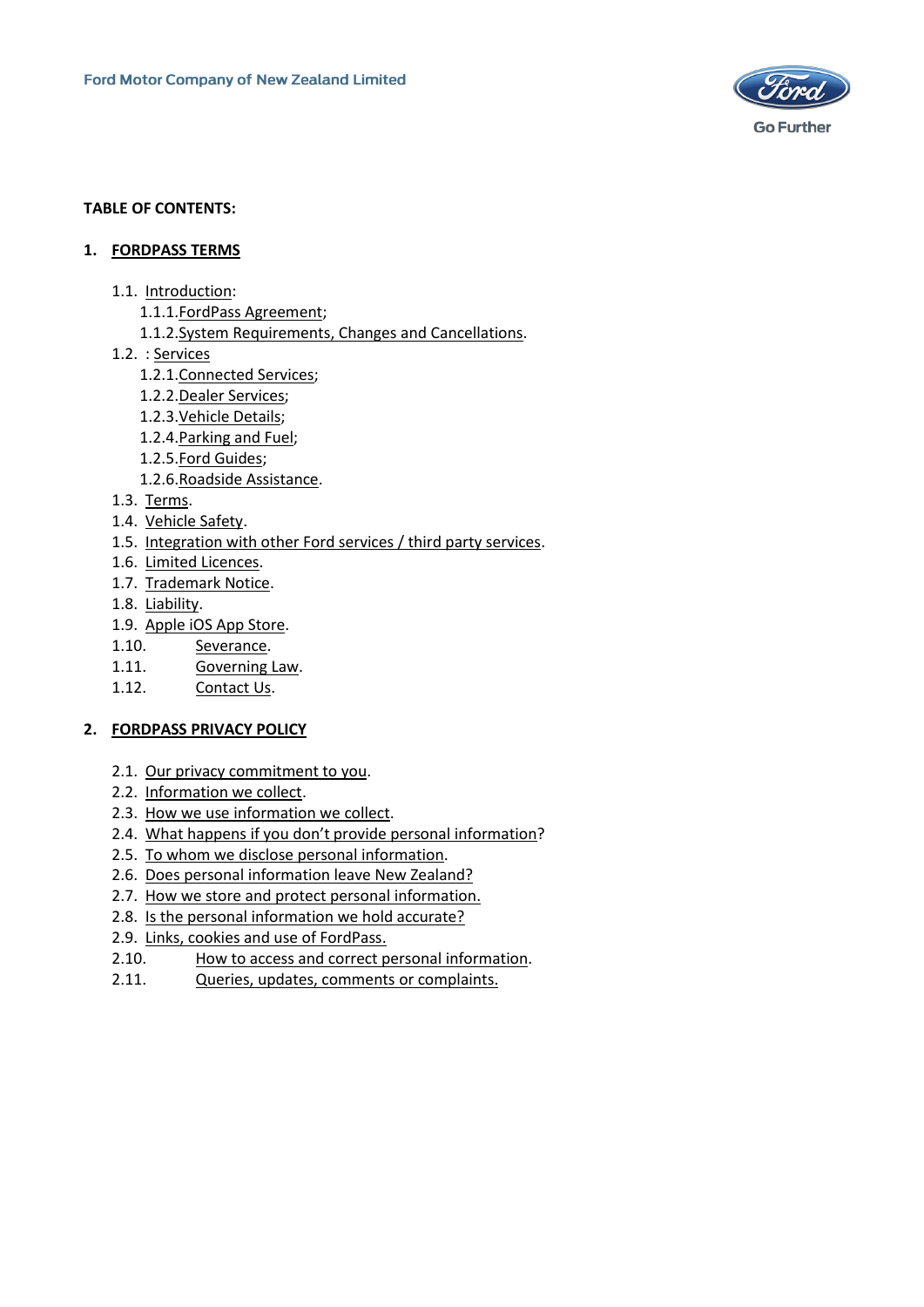

# <span id="page-2-0"></span>**1. FORDPASS TERMS**

#### <span id="page-2-1"></span>**1.1. Introduction**

Welcome to FordPass.

Before we get started, we want you to know how the FordPass App works, including how it works with Connected Vehicles (described below) and we need you to tick the box(es) to accept these FordPass Terms and Privacy Policy (**Terms**) once you've reviewed them.

**FordPass** is an app that you can download onto your mobile device. It can be used in conjunction with a Connected Vehicle or not.

**FordPass Connect** is a cellular modem containing a SIM card which enables a Ford vehicle to connect to the internet, much like a mobile device with a SIM card. The cellular modem is embedded in the vehicle and just like other parts of a vehicle, is fitted at the factory.

If you have a FordPass Connect modem in your vehicle, you have a **Connected Vehicle**. To make use of it, you need to download the FordPass App, create an account and, similar to the concept of Bluetooth pairing, link the two together to create an 'activated' vehicle. Once activated, in addition to the standard services offered in FordPass, a range of **Connected Services** are available to you.

The FordPass App can also be connected to a vehicle that does not have a modem but does have a compatible SYNC in-vehicle system (SYNC 3 or later) via AppLink™ (**SYNC via Applink**).

Lastly, the FordPass App can be used as a standalone app, where you may see some information about a given vehicle.

Regardless of the level of connectivity, a range of services are available in the FordPass App, such as warranty information, access to Owner Manual (where available) and notifications for field service actions and recalls.

These Terms cover the **FordPass App**. Where you link your FordPass App to a Connected Vehicle, please read carefully the Ford Connected Vehicle Terms and Privacy Policy available [here.](https://www.ford.co.nz/fordpass/)

#### <span id="page-2-2"></span>**1.1.1. FordPass Agreement**

These Terms govern access to and use of the FordPass App between the individual user of FordPass (**you**) and Ford Motor Company of New Zealand Limited, 86 Highbrook Drive, Manukau City, Auckland.(**Ford**, **we**, **us**).

These Terms do not alter in any way the terms of any other agreement you may have with us, another Ford company or any other third party. These Terms contain important information about FordPass. FordPass relies on data from you, your mobile device, and if you choose, your vehicle, so we can deliver services to you. Please also see our FordPass Privacy Policy in Section 2 below for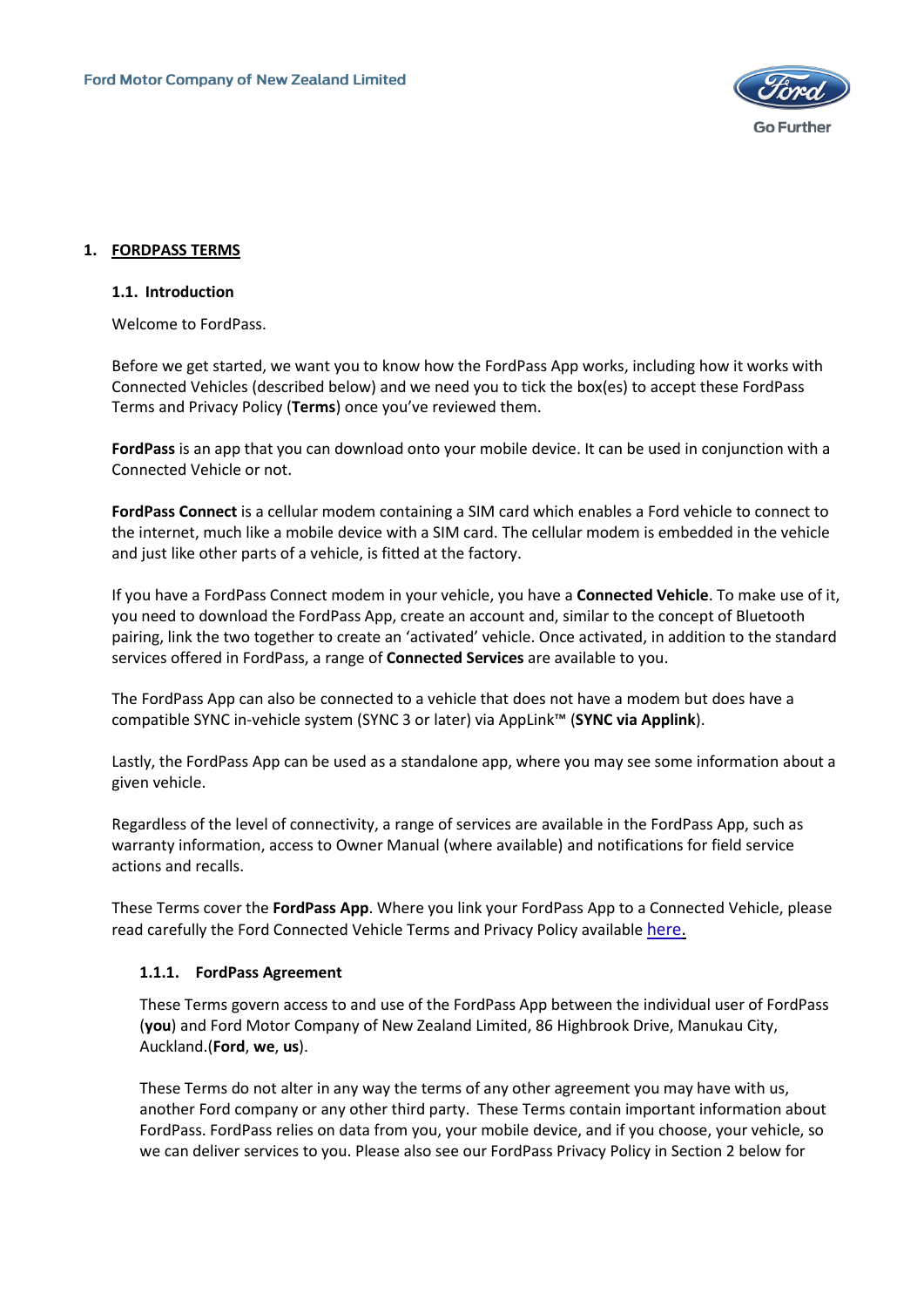

more information. These Terms are available in FordPass in your account settings. Access to and use of FordPass under these Terms is limited to New Zealand.

Ford enables access to vehicle related information and services through FordPass (**Services**). The Services that may be available to you are described below. To use FordPass Services you are required to register and accept these Terms. Registering for FordPass requires you to select your country, to provide your first and last name as well as your e-mail address and a password to create a Ford account. This account will also allow you to access services on Ford's website, subject to acceptance of applicable terms. You have the option to add your mobile phone number and address. You can also choose to receive marketing communications from us.

These Terms will take effect and will form a binding agreement between you and us, as soon as you receive a confirmation by email or when you use FordPass for the first time. We will amend these Terms from time to time if we believe in our reasonable opinion that it is necessary to do so (for example, for security, legal or regulatory reasons, if we change the scope of our available Services in a way that requires a change to these Terms or if we introduce new Services and a change to the Terms is required). If we amend the Terms to increase the scope of our available Services or introduce new Services, we will alert you through FordPass to these Terms, and allow you an opportunity to accept the modified Terms. Where any new terms reduce Services or restrict or limit your existing rights under this agreement, we will provide you with reasonable advanced notice before the amended terms take effect and we will notify you of the amended terms by email to your current registered email address. If you do not wish to accept the amended Terms, you may uninstall the FordPass App and stop using it.

#### <span id="page-3-0"></span>**1.1.2. System Requirements, Updates and Cancellation**

Use of FordPass requires a compatible mobile device, internet access, and software, and may require obtaining FordPass App updates from time to time (which may add, remove or modify services). Once updated, you acknowledge that FordPass App is unable to be reverted to previous versions. You are responsible for internet access, mobile network data and voice call services required for your use of the FordPass App on your mobile device, including fees. You agree that we are under no obligation to provide any updates to FordPass and can, at our discretion, offer optional paid services or updates in the future.

The FordPass App can only work when connected to the telecommunications network. It may be unavailable or particular services interrupted from time to time for a variety of reasons, for example due to poor signal strength or FordPass App infrastructure changes.

Certain FordPass features may require your vehicle to have a compatible SYNC in-vehicle system or FordPass Connect modem (**Software**). If your vehicle is equipped with Software, you agree that Ford, our affiliates, service providers and/or designated agents of Ford may remotely check and deliver Software updates, upgrades, supplements, or changes to the Software without any further notice or additional consent from you.

You are responsible for keeping your FordPass account information and password secret. You are responsible for any activity that occurs in your account, including unauthorised activity. You agree to notify us immediately of any unauthorised use of your account or password.

If you no longer choose to use FordPass, you can uninstall the FordPass App from your mobile device. If you uninstall the FordPass App, this will not delete your account information. If you wish to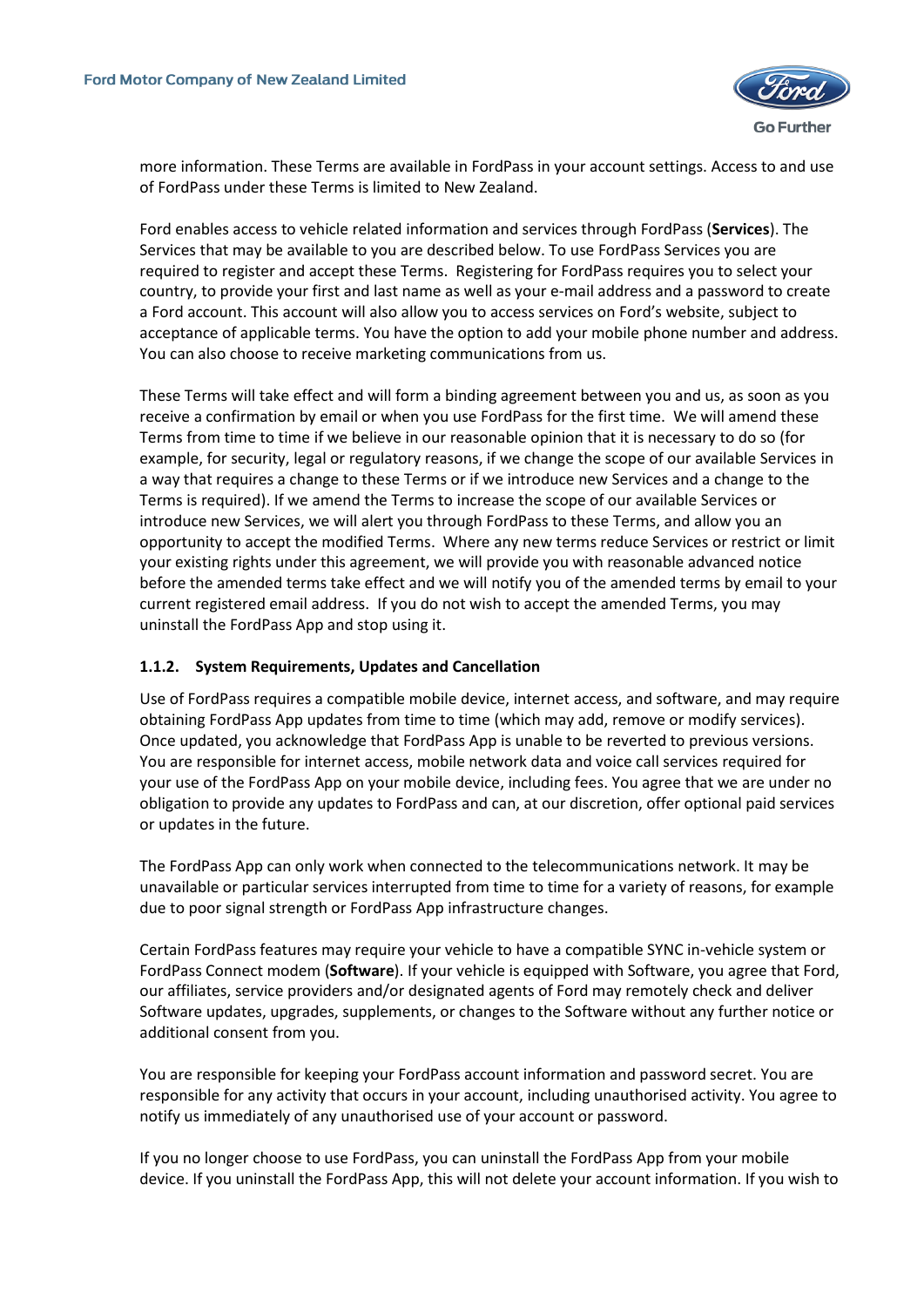

delete your account please contact our Guides [\(GuidesNZ@ford.com\)](mailto:GuidesNZ@ford.com) and provide them with the email address you used to set up your account.

If your vehicle has a FordPass Connect modem your vehicle will continue transmitting data to Ford even if you uninstall the FordPass App. You can turn off 'Vehicle Connectivity' via the vehicle settings menu and therefore, the sending of data from your vehicle's modem will cease. In the settings menu:

- Select **Customer Connectivity Settings**.
- Select **Vehicle Connectivity** and slide to the 'off' position.

# <span id="page-4-0"></span>**1.2. Services**

We may expand the scope of the available Services and/or add new Services to FordPass in the future. Below you can find a description of the services which are currently available in FordPass across the following three categories of use and the terms you should be familiar with when using those services:

- Connected to a vehicle fitted with an embedded modem (**Connected Services**);
- Connected to a vehicle that does not have a modem, through SYNC via Applink;
- <span id="page-4-1"></span>• Not connected directly to a vehicle.

# **1.2.1. Connected Services**

In addition to FordPass Services, if you link your FordPass App to a Connected Vehicle, Connected Services you can access may include:

- Remote Vehicle Start and Stop;
- Remote Vehicle Lock and Unlock;
- Live Traffic Updates;
- Vehicle Locator;
- Vehicle Status and Health Alerts.

The FordPass Connect modem fitted to your vehicle, will only work with the 3G/4G telecommunications networks. When these networks are no longer available, the FordPass Connect modem will stop functioning and the Connected Services and all data transmission via the FordPass Connect modem will cease.

You can choose to share access to your Connected Vehicle to other users by authorising them to connect to your vehicle in their own FordPass App account. If you are driving a vehicle with more than one FordPass App account connected to it, depending on the connectivity settings selected in the vehicle, the user(s) of each account will have access to the information and services outlined above.

A detailed description of the Connected Services and related data collection and use is provided in the Ford Connected Vehicle Terms and Privacy Policy available [here](https://www.ford.co.nz/fordpass/), the terms of which are expressly incorporated by reference into these Terms.

#### <span id="page-4-2"></span>**1.2.2. Dealer Services**

Ford Pass allows you to connect with Ford dealers, including information about their locations and the services they offer. Where you connect with your dealer via FordPass for servicing needs, all appointments and vehicle services are the responsibility of you and your Ford dealer. Ford dealers are separate legal entities independent from us, and we are not responsible or liable for dealers'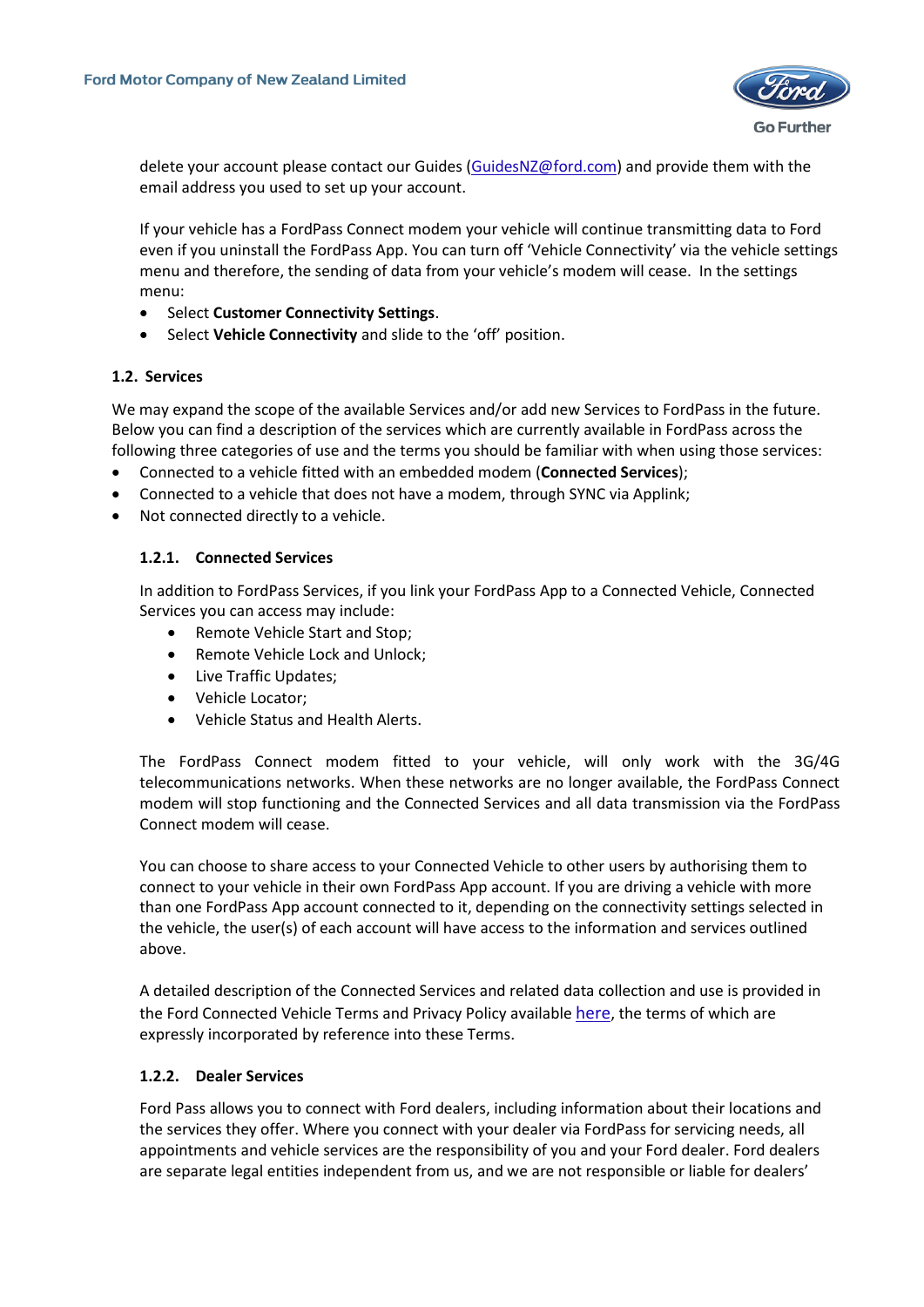

activities, including any services you receive from your dealer or the content of dealer websites.

### <span id="page-5-0"></span>**1.2.3. Vehicle Details**

The Vehicle Details feature may allow you to access certain information related to your vehicle via FordPass. In order to register your car with the Vehicle Details feature, you will need to enter your Vehicle Identification Number (VIN). You must be an authorised owner, driver or servicer of the vehicle in order to link your FordPass account to the VIN. You may remove your VIN from FordPass at any time; however, any removal of the VIN may affect your ability to access certain FordPass Services.

The Vehicle Details feature may allow you to view certain notifications on FordPass regarding Vehicle Status and Health Alerts when your FordPass account is connected to a vehicle through SYNC via Applink or through the FordPass Connect modem in your vehicle. These alerts may include fuel level, odometer and diagnostic information. Please note that the information provided in Vehicle Details is for convenience purposes only. These notifications should not be used or relied upon in place of normal vehicle maintenance. If at any time you believe there may be an issue or problem with your vehicle, consult with a professional for diagnosis and required maintenance.

# <span id="page-5-1"></span>**1.2.4. Parking and Fuel**

The Parking and Fuel features assist you to locate available parking and petrol stations by displaying parking lots and petrol stations with the help of third-party service providers. We do not verify nor give any assurances about the accuracy, pricing, quality, suitability, safety or security of any parking opportunity or petrol station displayed. By using the Parking and/or Fuel services you will be subject to the terms provided by these third-party service providers (refer to Section 1.5 of these Terms for further details).

#### <span id="page-5-2"></span>**1.2.5. Ford Guides**

The Ford Guides feature allows you to connect with a Guide via phone or email [\(GuidesNZ@ford.com\)](mailto:GuidesNZ@ford.com) if you need any support on using the various FordPass Services. A Ford Guide may ask you to verify your FordPass account by requesting your phone number or email address. If you provide your personal contact information, you are expressly consenting to a Ford Guide contacting you in order to assist you with your query.

#### <span id="page-5-3"></span>**1.2.6. Roadside Assistance**

You can make a voice call to a roadside assistance service centre via the 'Roadside Assistance' function.

Roadside assistance services will be provided by The New Zealand Automobile Association. Please note that your use of roadside assistance services through this function may be subject to a fee and/or costs charged by the roadside assistance provider. These fees/costs will be charged directly to you by the roadside assistance provider. If you are a Roadside Assistance member through Ford, the costs of roadside assistance services accessed through this function may be included in your membership. The full terms and conditions of Roadside Assistance membership through Ford is available [here.](https://www.ford.co.nz/owners/service/t-and-c/) You are responsible for any communication costs charged by a third party (including mobile telephone/device fees and internet access fees).

#### <span id="page-5-4"></span>**1.3. Term**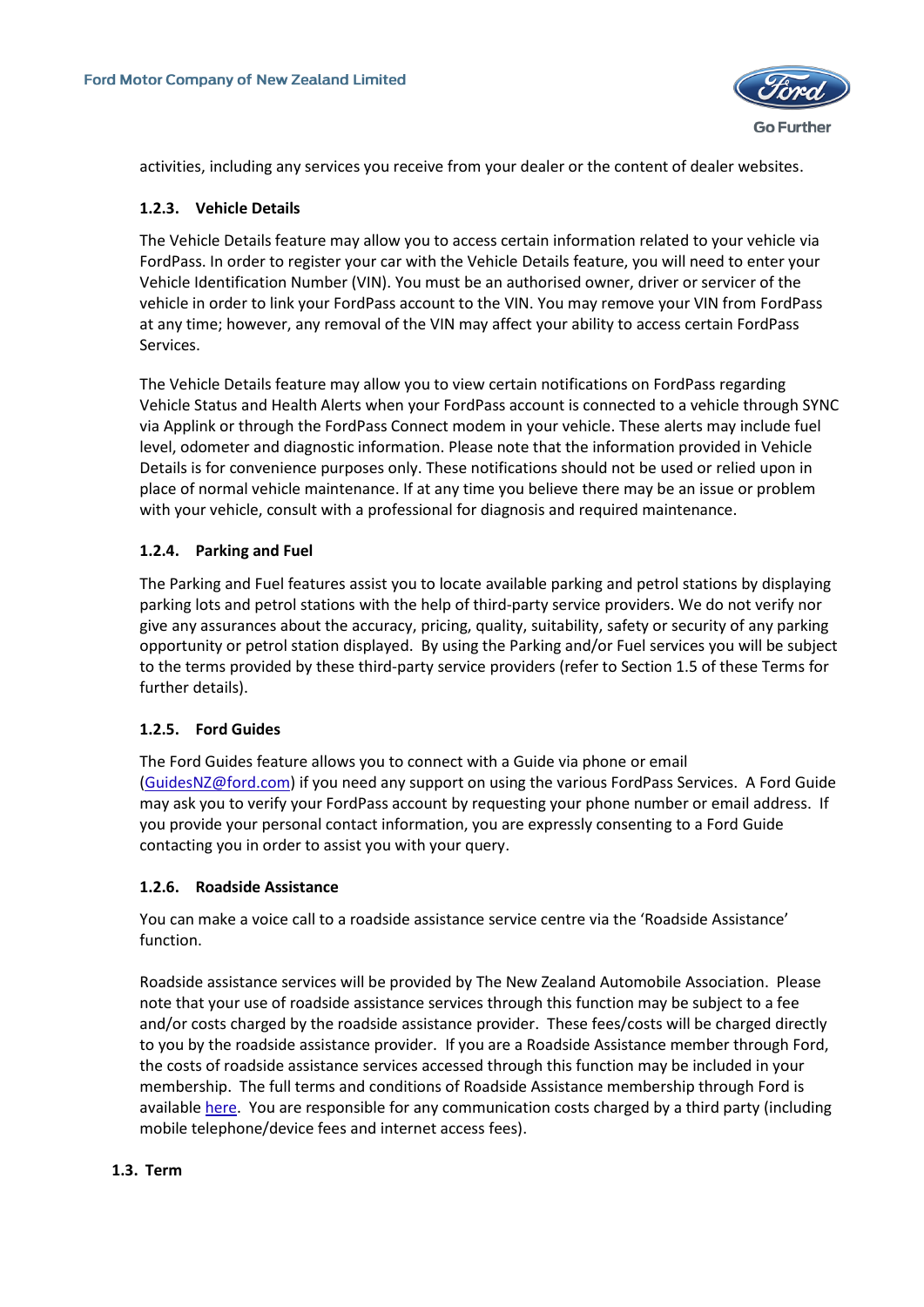

This agreement will continue until it is terminated by you or us. You may terminate this agreement at any time for any reason by uninstalling the FordPass App.

We may terminate this agreement, or suspend temporarily part or all of your access to the FordPass App features at any time (acting reasonably) by written notice (including by email to your current registered email address) for reasons including (but not limited to) the following:

- you commit a serious or persistent breach of a term which you fail to remedy (if remediable) within 5 days after the service of written notice requiring you to do so;
- circumstances arise where (in our reasonable opinion) such action will mitigate an identified risk or prevent FordPass from being used for unlawful purposes or otherwise abused, manipulated or otherwise undermined by you or through your FordPass account; or
- where we decide to no longer offer some or all of the Services through FordPass.

Without limiting the above, we may suspend your access to FordPass or your FordPass account on an emergency basis without notice to you if we reasonably believe that there is a risk of fraud or security breach, and if we reasonably believe that suspension of your access is reasonably necessary to investigate and address this risk.

# <span id="page-6-0"></span>**1.4. Vehicle Safety**

**WARNING:** Driving while distracted can result in loss of vehicle control, crash and injury. Do not access or use FordPass on a hand-held device while driving. Please note that the use of a hand-held device while driving is prohibited under road traffic laws and regulations. FordPass may send messages or push notifications to your hand-held device. Do not read messages on hand-held devices while driving. Make sure you comply with all applicable laws and regulations that relate to the use of electronic devices while driving.

#### **1.5. Integration with other Ford services / third party services**

<span id="page-6-1"></span>FordPass may integrate with, or contain links to other apps, websites or services (each, an **Additional Service**). Additional Services may be subject to additional terms that may be presented in connection with their use, and by using an Additional Service, you agree to the applicable terms and conditions. Some Additional Services may be operated by Ford or its related entities; others are not owned or controlled by us, including but not limited to links to websites for our dealers (**Third Party Service**). We have no control over and, to the fullest extent permitted by applicable law, assume no responsibility for, the content, privacy policies, or practices of any Third Party Service. In addition, we will not and cannot censor or edit the content of any Third Party Service. When using a Third Party Service, you may leave the FordPass platform. We will indicate when you are leaving the FordPass platform. We encourage you to read the terms and conditions and privacy policy of each Third Party Service that you use.

FordPass may use data from third party sources, such as maps and directions, to provide you with services. This data and other information may not always be accurate. We are not responsible for any data provided by third parties or your reliance upon the same.

Terms applicable to Live Traffic and location based services to which you will be bound by using FordPass include:

[http://here.com/services/terms;](http://here.com/services/terms) [http://here.com/privacy/privacy-policy/;](http://here.com/privacy/privacy-policy/) <http://legal.here.com/terms/supplier-requirements/hlp-developers/> .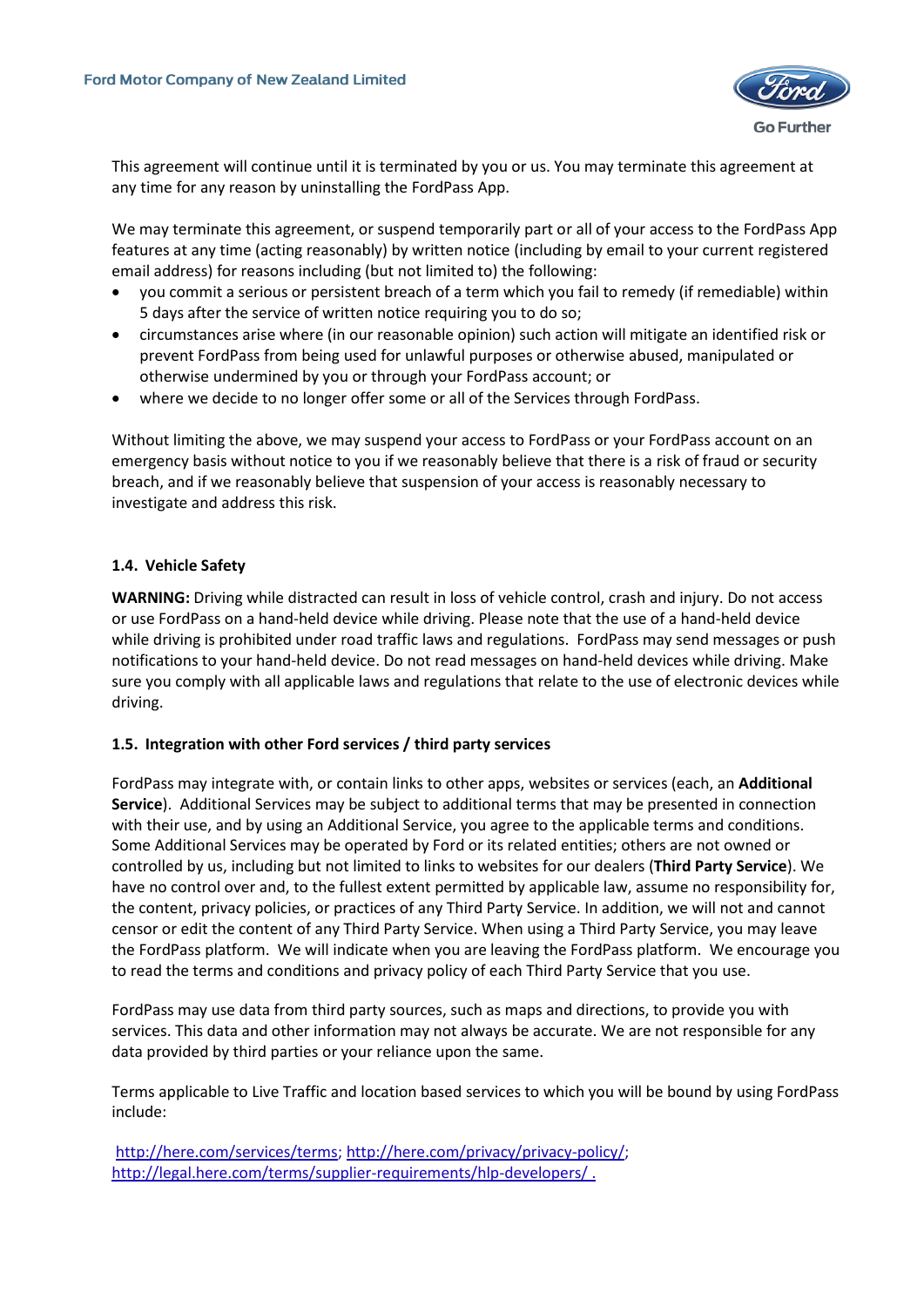

FordPass may contain, or rely in part on, certain free, shared, or public library software ("**Open Source Software**"). Please refer to the posted Open Source Software acknowledgements located at http://corporate.ford.com/ford-open-source.html for more information on any obligations or restrictions that may apply to the use of Open Source Software.

# <span id="page-7-0"></span>**1.6. Limited Licences**

FordPass (including all software, content and data) is owned by us or used under licence. FordPass is protected by worldwide copyright, trademark, patent, trade secret, and other proprietary rights, whether or not a copyright notice or other proprietary mark is present. You agree to comply with all laws (including intellectual property laws) in your use of FordPass, including all laws that prevent unauthorised copying. Except as expressly provided herein, we do not grant you any express or implied proprietary rights or licence to FordPass.

Subject to your compliance with these Terms, we grant you a non-exclusive, non-transferable, limited right to access, view, use, display and listen to FordPass for your personal, non-commercial use only.

Any right or authorisation granted to you by us is also subject to the following restrictions, which apply to the fullest extent permitted by law:

- you must not, nor allow third parties to, create derivative works, use any data mining, robots, or similar data gathering and extraction tools on FordPass, create a database, systematically download, store any or all of the materials from FordPass or websites, link or frame any portion of FordPass, extract, derive or attempt to extract or derive any source code or structure of all or any portion of FordPass by reverse engineering, disassembly, decompilation or any other means;
- you must not use FordPass in any manner that is unlawful, abusive, defamatory, deceptive, or invasive of another's privacy, nor may you abuse anyone on the basis of religion, gender, sexual orientation, race, ethnicity, age, or disability;
- you must not use FordPass with other content or in a manner that impersonates any person, business or entity, including us; and
- you must not interfere, try to interfere, disrupt, or try to disrupt our servers or networks, or disobey any of our network access or security requirements.

#### <span id="page-7-1"></span>**1.7. Trademark Notice**

The Ford name, and all trademarks and logos displayed on FordPass are owned or used under licence by us. The unauthorised use of any trademark displayed on FordPass is prohibited.

#### <span id="page-7-2"></span>**1.8. Liability**

To the extent permitted by New Zealand law, including under the Consumer Guarantees Act 1993, we exclude all liability for any death or injury of any person or any loss, damage or destruction of any property, whether the loss, damage or destruction is direct, indirect or consequential loss arising from, or in connection with, in any way, directly or indirectly, the services provided through FordPass, other than to the extent directly caused or contributed to by Ford.

Nothing in these Terms excludes, restricts or modifies or purports to exclude, restrict or modify any statutory consumer rights under any applicable New Zealand law, including the Consumer Guarantees Act 1993 and Fair Trading Act 1986 which cannot be excluded, restricted or modified.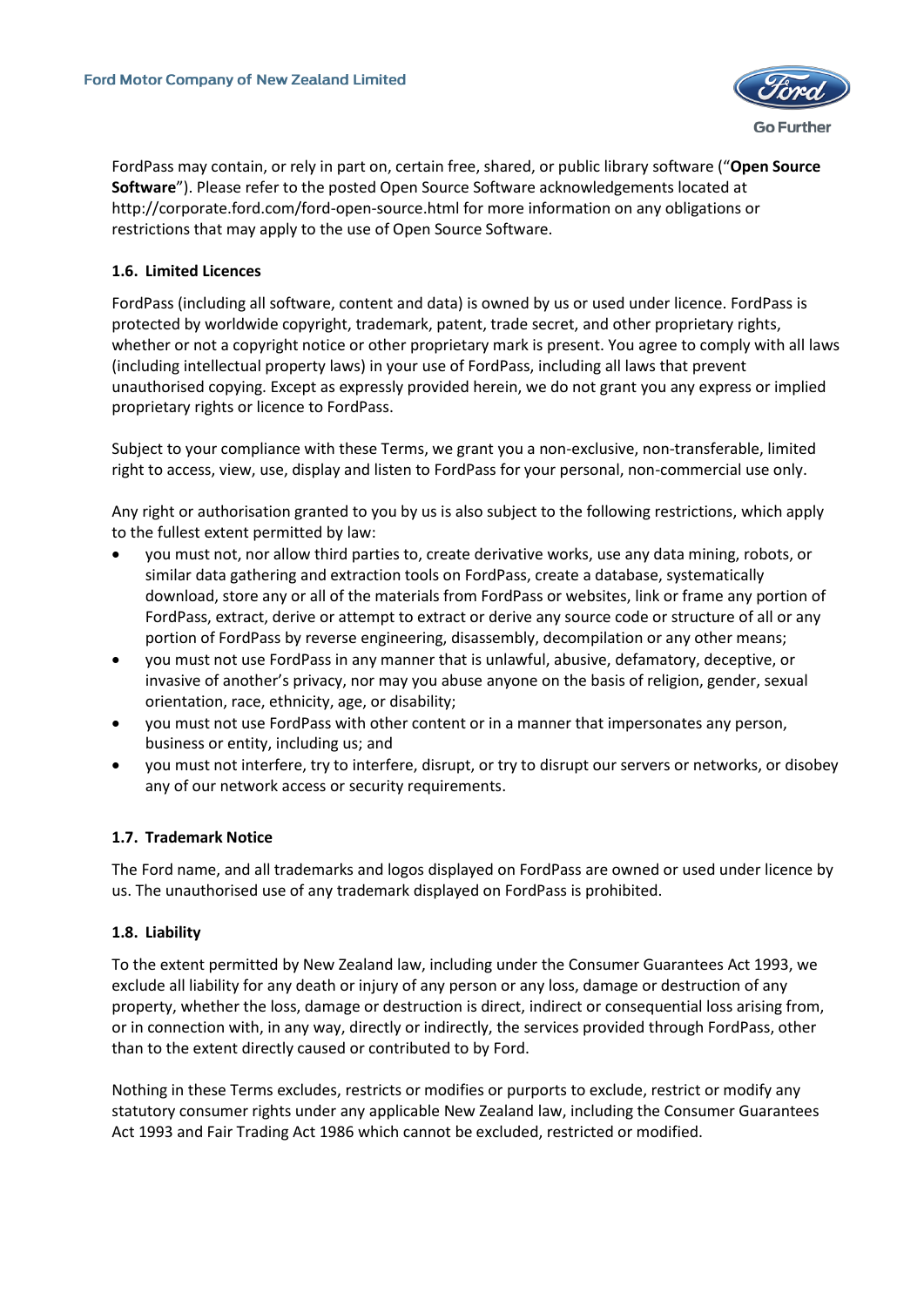

To the full extent permitted by law, our liability for breach of any term, condition, guarantee or warranty that is implied by law and cannot lawfully be excluded by us (which does not affect any rights arising under the Consumer Guarantees Act 1993 and Fair Trading Act 1986) is limited to (at our option):

- in the case of goods, including the FordPass application (to the extent FordPass is considered a good under applicable law) – repairing, replacing or supplying equivalent goods, or paying the cost of any of those remedies to you; or
- in the case of services, including the Services supplying the services again or paying the cost of having the services supplied again.

Without limiting or affecting any other provision of this document, to the full extent permitted by applicable law (and not affecting any rights arising under the Consumer Guarantees Act 1993 and Fair Trading Act 1986), our maximum aggregate liability to you for any loss, damage, liability or expense you incur or claims you make against us under or in connection with this agreement (however arising, including in negligence) is limited to the higher of the amount of fees you have paid to Ford to purchase the FordPass App (if any) or the sum of NZD\$100.

Ford will use reasonable skill and care to ensure that FordPass is safe and secure to use and to prevent it from causing damage to your device or any other digital content stored on your device. However Ford cannot guarantee that FordPass will be safe, secure or free from bugs or viruses or other malicious programs.

You must take all reasonable steps to protect the security of your mobile device and vehicle and to ensure that your use of FordPass does not expose you, your mobile device or your vehicle to the risk of viruses, malicious computer code or other forms of interference which may damage your mobile device (and, if applicable, your vehicle). If you suspect that there has been unauthorised access to your FordPass account or there is any other security breach or issue relating to FordPass, you must notify Ford immediately and change your account password.

Ford does not accept liability for any loss or damage which arises from your breach of these terms. Ford is not liable for any Services provided to you by a third party under a separate agreement.

Ford cannot guarantee that FordPass and/or the Services will be available uninterrupted and in a fully operating condition at all times and will not be responsible for any failure or delay in performing our obligations under the Terms if such failure or delay results from any events, circumstances or causes beyond our reasonable control. In these circumstances we will be entitled to a reasonable extension of time for performing our obligations. Ford also maintains the right to modify the App as it wishes. Except as set out elsewhere in these Terms and only to the extent permitted by applicable law, we will not be liable to you in the event that any part of the App or any Services provided by us are unavailable or modified in any way.

You agree to use the App and the Services for your personal use and shall not use either the App or the Services for commercial, business or resale purposes. We are not liable to you for any losses you suffer when using FordPass or the Services other than for personal use.

#### <span id="page-8-0"></span>**1.9. Apple iOS App Store**

If you obtained the FordPass application from the Apple iOS App Store, you and Ford acknowledge and agree that (to the full extent permitted by applicable law):

- a) this agreement is concluded between you and Ford only, and not with Apple;
- b) Ford, not Apple, is solely responsible for the FordPass application and the content thereof;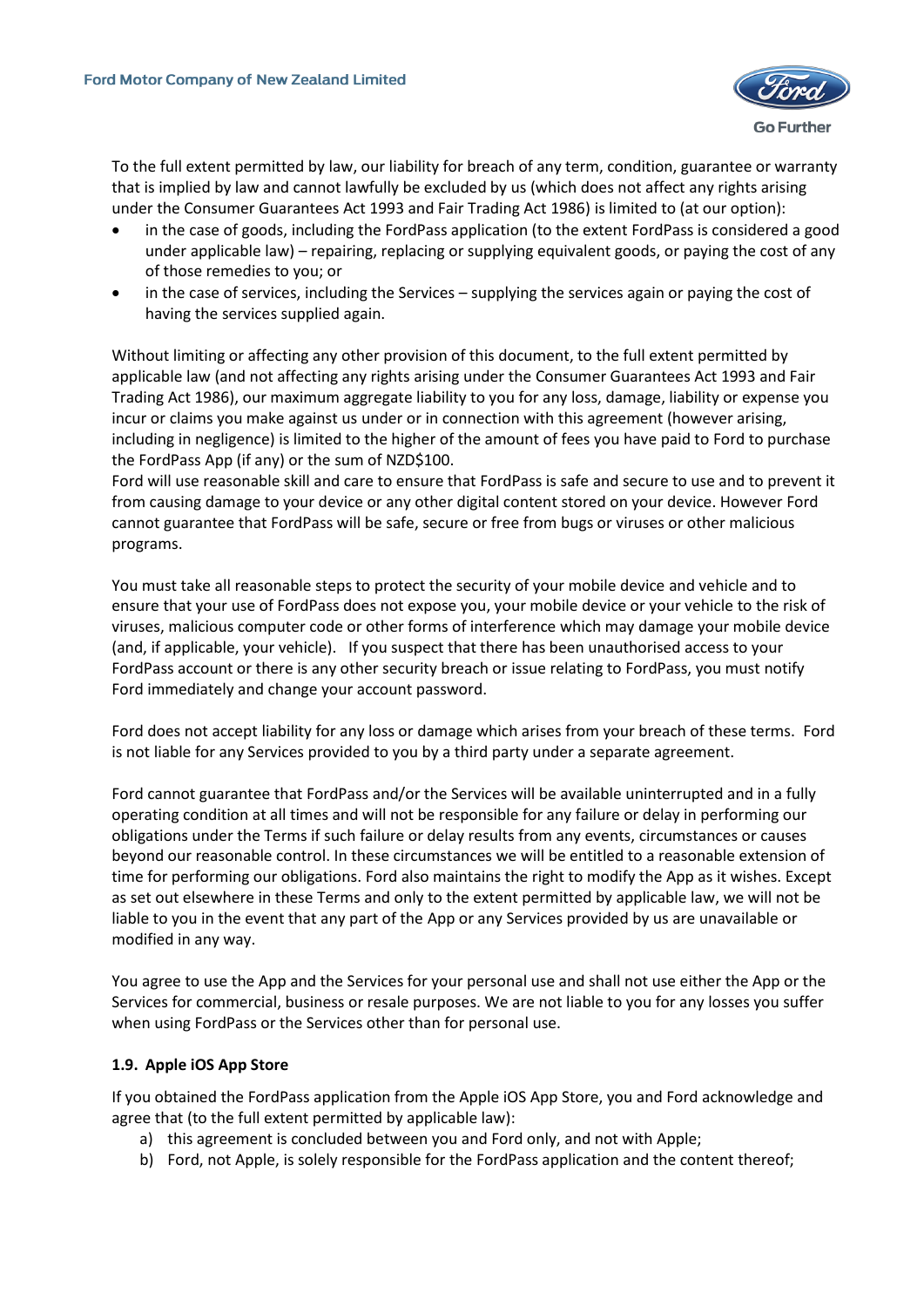

- c) without limiting Section 1.6, your licence to use FordPass is limited to use on any Apple-branded products that you own or control and as permitted by the Usage Rules set forth in the App Store Terms of Service, except that FordPass may be accessed and used by other accounts associated with the purchaser via Family Sharing or volume purchasing;
- d) Apple has no obligation whatsoever to furnish any maintenance and support services with respect to FordPass, either under this agreement or applicable law;
- e) in the event of any failure of FordPass to conform to any applicable warranty:
	- (1) you may notify Apple, and Apple will refund you the purchase price for FordPass; and
	- (2) to the maximum extent permitted by applicable law, Apple will have no other warranty obligation whatsoever with respect to FordPass, and any other claims, losses, liabilities, damages, costs or expenses attributable to any failure to conform to any warranty will be Ford's sole responsibility (subject to limitations of liability in Section 1.8).
- f) Ford, not Apple, is responsible for addressing any claims of you or any third party relating to FordPass or your possession and/or use of FordPass, including but not limited to:
	- (1) product liability claims;
	- (2) any claim that the FordPass software fails to conform to any applicable legal or regulatory requirement; or
	- (3) claims arising under consumer protection, privacy or similar legislation. Nothing in this agreement has the effect of limiting our liability to you beyond what is permitted by applicable law;
- g) in the event of any third party claim that FordPass or your possession and/or use of FordPass infringes that third party's intellectual property rights, Ford, not Apple, will be solely responsible for the investigation, defence, settlement and discharge of any such claim (subject to limitations of liability in Section 1.8);
- h) you represent and warrant that:
	- (1) you are not located in a country that is subject to a U.S. Government or New Zealand Government embargo, or that has been designated by the U.S. Government or New Zealand Government as a "terrorist supporting" country; and
	- (2) you are not listed on any U.S. Government or New Zealand Government list of prohibited or restricted parties;
- i) you will comply with any applicable third party terms of agreement when using FordPass;
- j) Apple, and Apple's subsidiaries, are third party beneficiaries of this agreement; and
- k) upon your acceptance of these Terms, Apple will have the right (and will be deemed to have accepted the right) to enforce this document against you as a third party beneficiary thereof.

#### <span id="page-9-0"></span>**1.10. Severance**

If a provision in this agreement is wholly or partly void, illegal or unenforceable in any relevant jurisdiction, that provision or part must, to that extent, be treated as deleted from this agreement for the purposes of that jurisdiction. This does not affect the validity or enforceability of the remainder of the provision or any other provision of this agreement.

#### <span id="page-9-1"></span>**1.11. Governing law**

The laws of New Zealand from time to time govern these Terms and you agree to the non-exclusive jurisdiction of the courts of New Zealand, and of courts entitled to hear appeals from those courts.

# <span id="page-9-2"></span>**1.12. Contact Us**

If you have any questions, comments, complaints or claims regarding FordPass you may contact us via the following: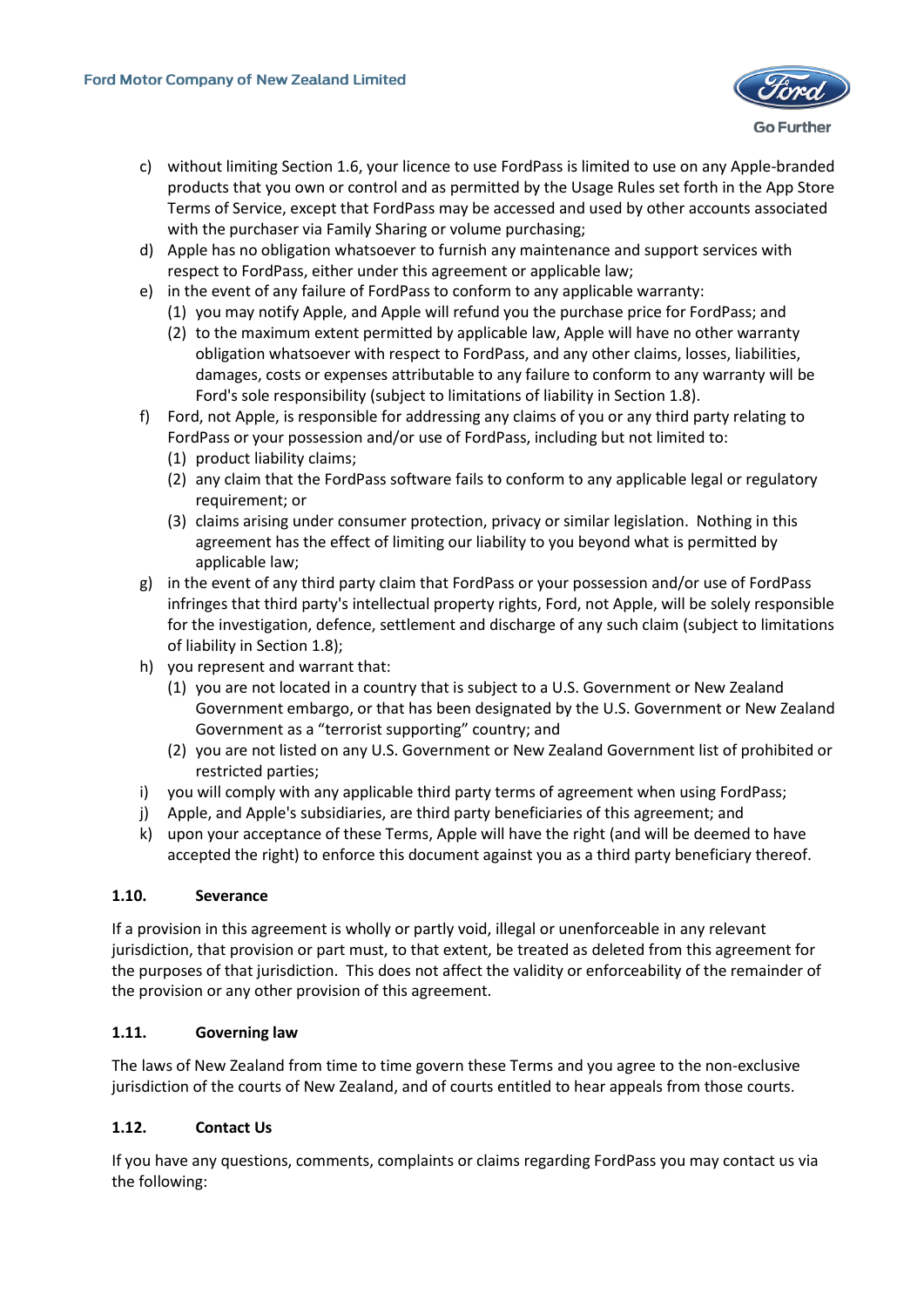

**Email** Ford Guides: [GuidesNZ@ford.com](mailto:GuidesNZ@ford.com) Ford Customer Relationship Centre: [nzinfo@ford.com](mailto:nzinfo@ford.com)

# **Phone**

Ford Guides:0800 FRDPAS (0800 373727) Ford Customer Relationship Centre: 0800 FORD NZ (0800 367369) Monday - Friday 8am to 6pm

#### **Mail**

Ford Motor Company of New Zealand Limited 86 Highbrook Drive, Private Bag 76-912, Manukau City, New Zealand.

#### <span id="page-10-0"></span>**2. FORDPASS PRIVACY POLICY**

#### <span id="page-10-1"></span>**2.1 Our Privacy Commitment to You**

We commit to managing your personal information fairly and in accordance with our privacy policies and the Privacy Principles contained in the Privacy Act 1993 and 2020 (**Privacy Act**). You can find out about our privacy practices more generally at [https://www.ford.co.nz/privacy-disclaimer/.](https://www.ford.co.nz/privacy-disclaimer/)

In this FordPass Privacy Policy, "personal information" has the meaning set out in the Privacy Act. Essentially, personal information is information or an opinion about an individual who is reasonably identifiable. This FordPass Privacy Policy will help you understand what personal information we collect from the FordPass App, why we collect it, and what we do with it.

Further, where you connect your FordPass App to a Connected Vehicle, and where connected vehicle data is associated with your VIN and linked to you, Ford will manage this as personal information. If you have a Connected Vehicle, please carefully read the Ford Connected Vehicles Terms and Privacy Policy available [here](https://www.ford.co.nz/fordpass/).

We may change our FordPass Terms and Privacy Policy from time to time at our discretion. This policy is also available in FordPass in your account settings information.

#### <span id="page-10-2"></span>**2.2 Information we collect**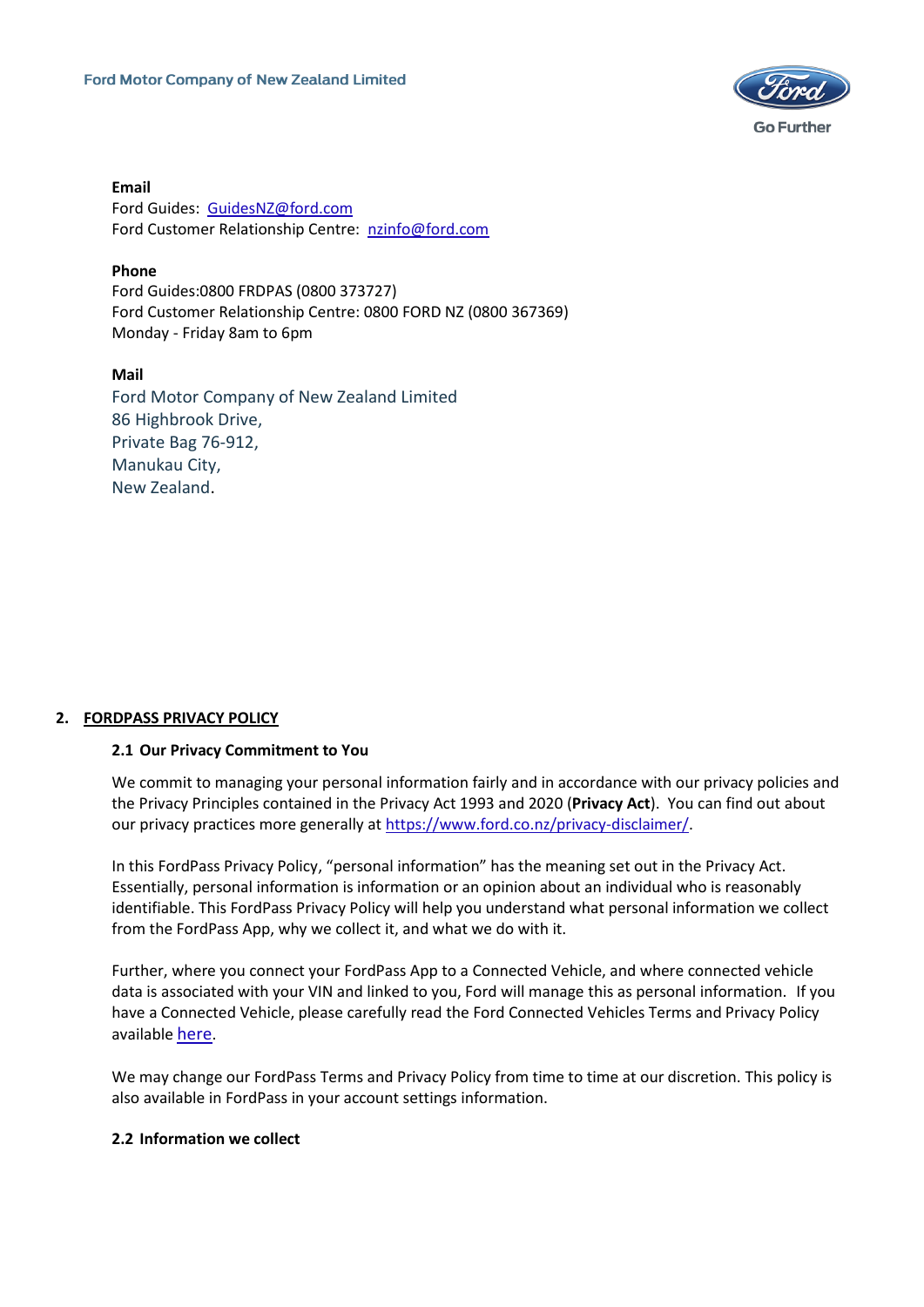

We collect the following types of information through your use of FordPass or third-party services that integrate with FordPass, which we also may combine with other information we hold about you:

- You provide information about yourself when you download the FordPass App, create an account or use any of the Services offered through the App. The information you provide includes your name and email address and may include your street address, telephone number, and Vehicle Identification Number (VIN).
- Each time you use the FordPass App, it may automatically access from or store to your device technical information including mobile device information, such as software or operating system version, unique device identifiers, IP address, mobile network information and mobile phone number, preference settings and details of your use of the App and the Services that you access. The App may also access motion related information from your mobile device's accelerometer, gyroscope and compass which is used by the App to determine whether you are driving.
- Depending on the Services you use, we may collect and use precise location information from your mobile device. Where you connect your FordPass App to either a Connected Vehicle or to a vehicle through SYNC via AppLink, location information may also be collected from that vehicle. Location information collected from your mobile device and/or vehicle includes Global Positioning System (GPS) data and location derived from IP address. This information can be used to determine your device or vehicle's current location, travel direction, and speed. If you have enabled location services on your mobile device, this data may be collected when the App is running in the foreground or background. We may also derive your approximate location from other device data such as Wi-Fi access points, mobile towers, and your IP address, whether location services are on or turned off, through the permission system used by your mobile operating system.
- Where you connect your FordPass App to either a Connected Vehicle or to a vehicle through SYNC via AppLink, we may collect vehicle information, such as VIN, Electronic Serial Number of your FordPass Connect modem (ESN), SIM serial number (ICCID), maintenance data showing status of vehicle systems (e.g. fuel and fluid levels and engine temperature), diagnostic data (e.g. Diagnostic Trouble Codes (DTCs) when detected), and other data on how the vehicle is operated and used.
- We collect information about how you use FordPass or third-party services that integrate with FordPass, such as when and for how long you use features and when you contact us, a record of your communication.
- We use tracking technologies that collect information about how FordPass is used and how it is performing including if it crashes, and which may be able to be connected across devices and over time. These may include cookies (small files that are stored on your device), pixels or web beacons (small pieces of code placed on web pages and content that communicate when the page or content has been viewed), log data (logs created that include IP address, date and time of activity, and the website or location that referred you to FordPass), or third-party analytics tools, such as Adobe Analytics and DynaTrace). Some of these technologies can be limited or deactivated through your browser or device settings, but some cannot. FordPass does not respond to "Do-Not-Track" requests. This does not otherwise limit your ability to use existing functionality of your browser, mobile device or social media accounts to opt-out of Interest-Based Advertising (see Section 2.9 below for further details).

In addition to the types of personal information identified above, Ford may collect personal information as otherwise permitted or required by law.

#### <span id="page-11-0"></span>**2.3 How we use information we collect**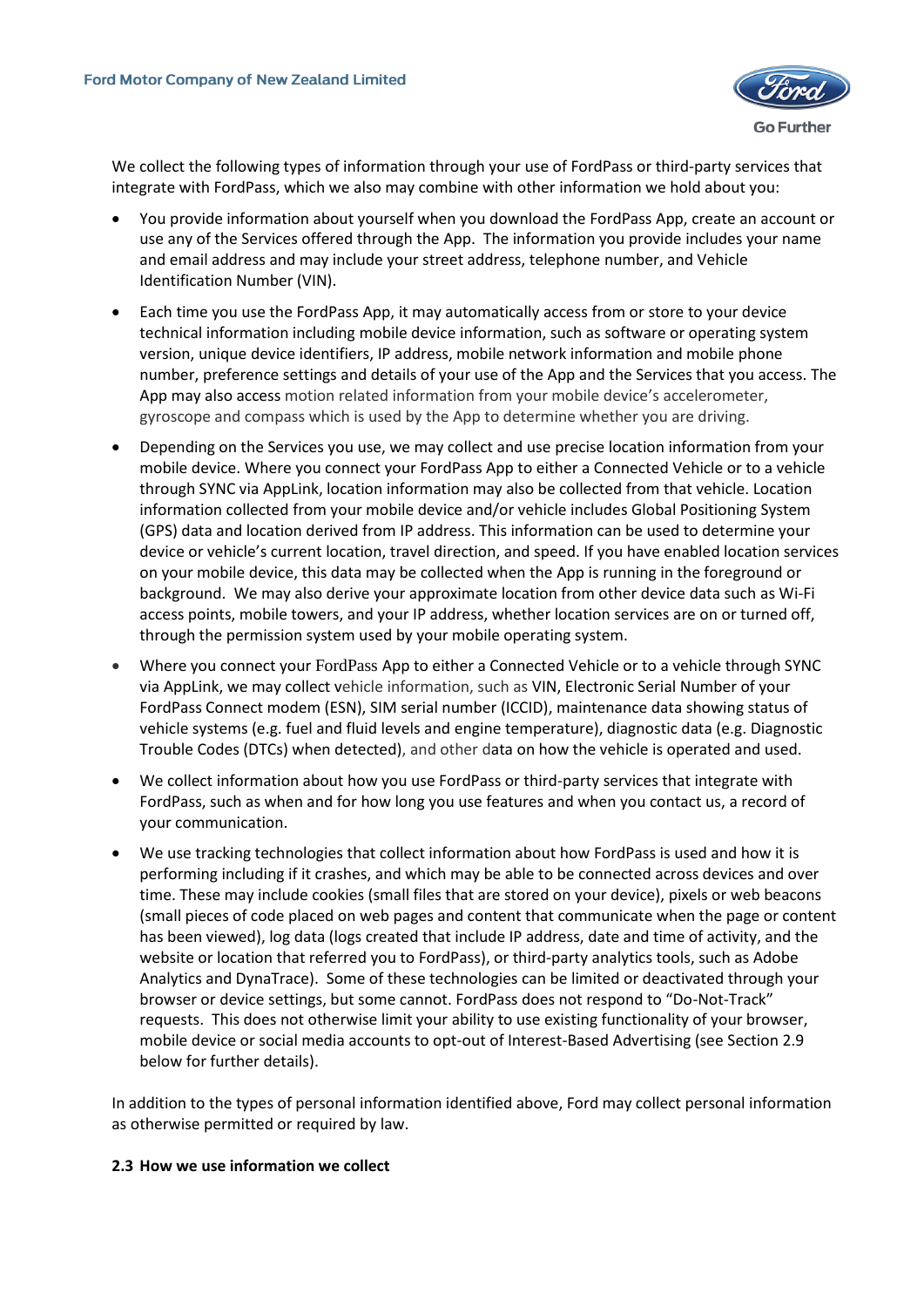

We may use or disclose your personal information:

- for the purposes for which we collected it (and related purposes which would be reasonably expected by you);
- for other purposes to which you have consented; and
- as otherwise permitted or required by law.

In general, we collect, use and disclose your personal information so that we can do business with you and for purposes connected with our business operations. We use the personal information we collect about you through the FordPass App and from the vehicle(s) that you connect to it to provide you with the Services, including those described above.

Some of the specific purposes for which we collect, use and disclose personal information are:

- to provide you with App functionality and services;
- to allow you to control certain vehicle features and to provide you with Connected Services;
- to fulfil your requests and deal with your enquiries;
- to personalise your experience and the communications you receive;
- to manage and improve our business and our relationship with you;
- to assess the quality of the services we and our dealers provide, and the services our suppliers provide to us or on our behalf;
- to provide over-the-air updates to the FordPass Connect modem;
- for troubleshooting purposes;
- to carry out remote diagnostics activities;
- to predict which Ford products or services could be of interest to you;
- to conduct research and develop new and improved products, services, and business and marketing strategies;
- to comply with legal requirements or requests from public authorities; and
- to detect, prevent, or otherwise address fraud, security, safety, or privacy issues.

We may also use and disclose your personal information for the purpose of direct marketing to you where you have consented to us doing so, or it is otherwise permitted by law. Direct marketing involves communicating directly with you for the purpose of promoting goods or services to you. Direct marketing can be delivered by a range of methods including mail, telephone, email, SMS or in-App push notifications. You can update your FordPass marketing contact preferences at any time via the 'Marketing Options' section of the App.

We also like to make sure the communications we send you and our interactions with you are as relevant to you as possible. As a result, from time to time, we may use information about you collected from public sources (eg online resources) and from third parties (such as our service providers, like web hosting providers, analytics providers, or advertising services) to help us determine what Ford products and services you might be interested in. For example, analytics providers and advertising services may analyse the information they collect from online and other sources to provide us with information about your demographics and interests – such as inferences about your age range and the types of products or services that may interest you. We may then send you information about those products and services in accordance with your contact preferences. Our customer relationship centre may also use the information we hold about you if you contact them with a question or query.

We may use and share non-personal, anonymous, de-identified and/or aggregated information for any purpose.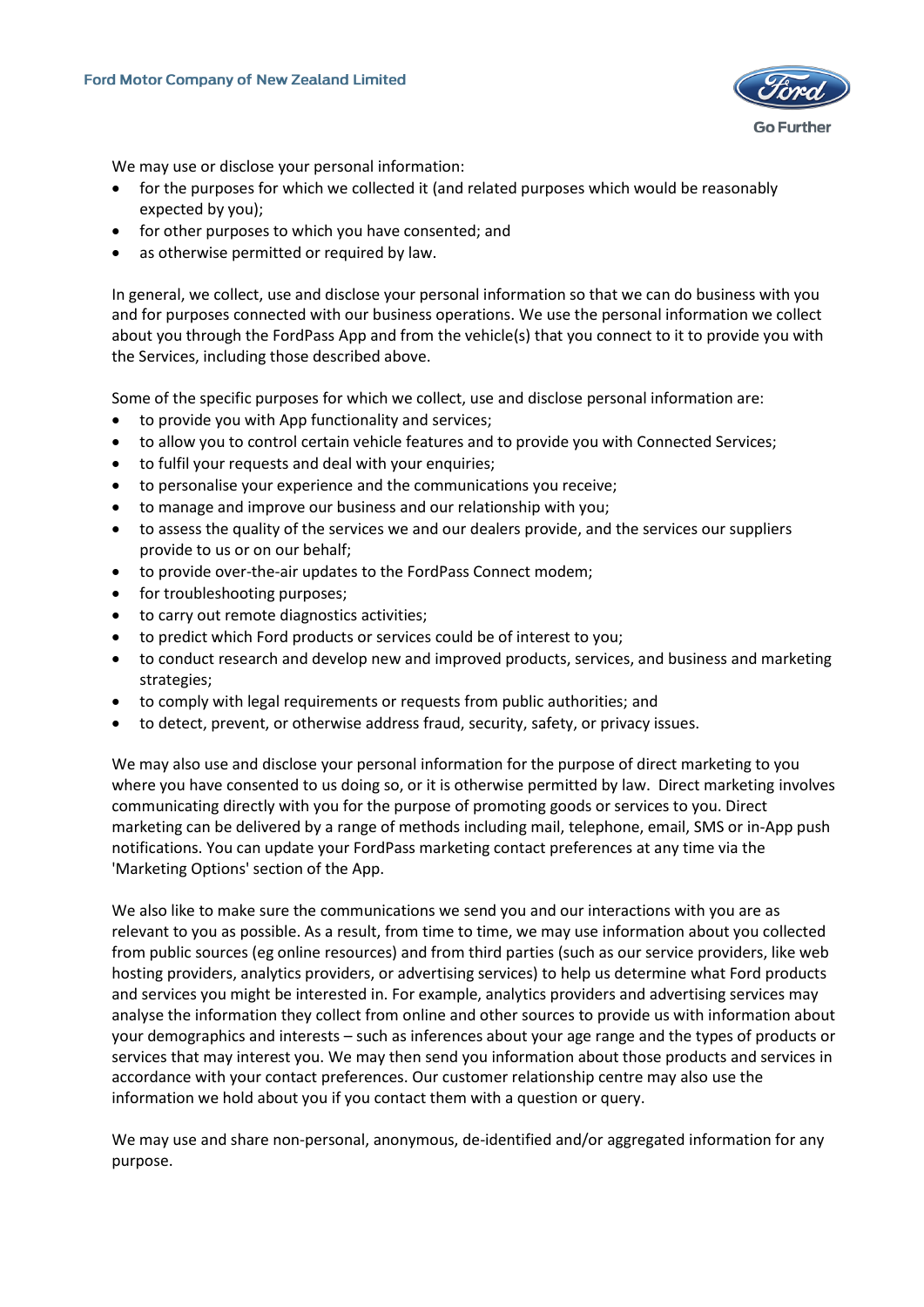

### <span id="page-13-0"></span>**2.4 What happens if you don't provide personal information?**

Generally, you have no obligation to provide any personal information requested by us. However, if you choose to withhold requested personal information, we may not be able to provide you with the products and services that depend on the collection of that information.

To create a FordPass account, you will need to provide your email address, first name and last name. If you do not provide this information, you will not be able to create a FordPass account and will not be able to access or use FordPass.

Certain features of FordPass require us to know your location or collect additional types of data (including personal information), as described in this policy. If we do not collect this additional data, we are unable to provide these Services to you. If you choose to use these Services you agree that we may collect and use this data as described in this policy and the notices provided to you within the FordPass App.

# <span id="page-13-1"></span>**2.5 To whom do we disclose personal information**

We may disclose your personal information obtained through the App and from the vehicle(s) you connect to it in connection with the purposes described in this Privacy Policy.

This may include disclosing your personal information to:

- all FordPass App account holders who are linked to the same Connected Vehicle as you. Your FordPass App account name and the fact that you have requested this connection will be shared, via the FordPass App, with user(s) who linked to the Connected Vehicle before you for the purpose of allowing an existing user to accept or refuse your request;
- our related companies;
- companies or other organisations that we have engaged to provide services for, or in connection with, us (including mailing vendors, marketing agencies, roadside assistance providers, analytics providers, event hosting services, website and data hosting providers and other information technology providers, for trend analysis, for market research, for promotions and for the provision of statistical sales information to industry bodies);
- companies or other organisations where you have asked us to or agreed that we may share your personal information with them;
- Ford dealers and our partners where this is necessary to provide you with a product or service, including, for example, our telecommunications network providers;
- our FordPass partners and other third-party services that integrate with FordPass. For example, if you use the Live Traffic functionality on a vehicle connected to the App, we share the vehicle's location, direction and speed in pseudonymous form with HERE, our third party real-time traffic information provider. HERE's privacy policy is available at[: http://here.com/privacy/privacy-policy/;](http://here.com/privacy/privacy-policy/)
- companies who may use your personal information in order to tailor electronic advertising to you (e.g. on a webpage) in relation to our products and services;
- our professional advisers;
- any law enforcement agency, court, regulator, government authority or other third party where we believe sharing the connected vehicle data is necessary for us to comply with our legal or regulatory obligations, or otherwise to protect our rights, the rights of any third party or any individuals' personal safety, or to detect, prevent, or otherwise address fraud, security or safety issues; and
- any third party that purchases, or to which we transfer, all or substantially all of our assets and/or business.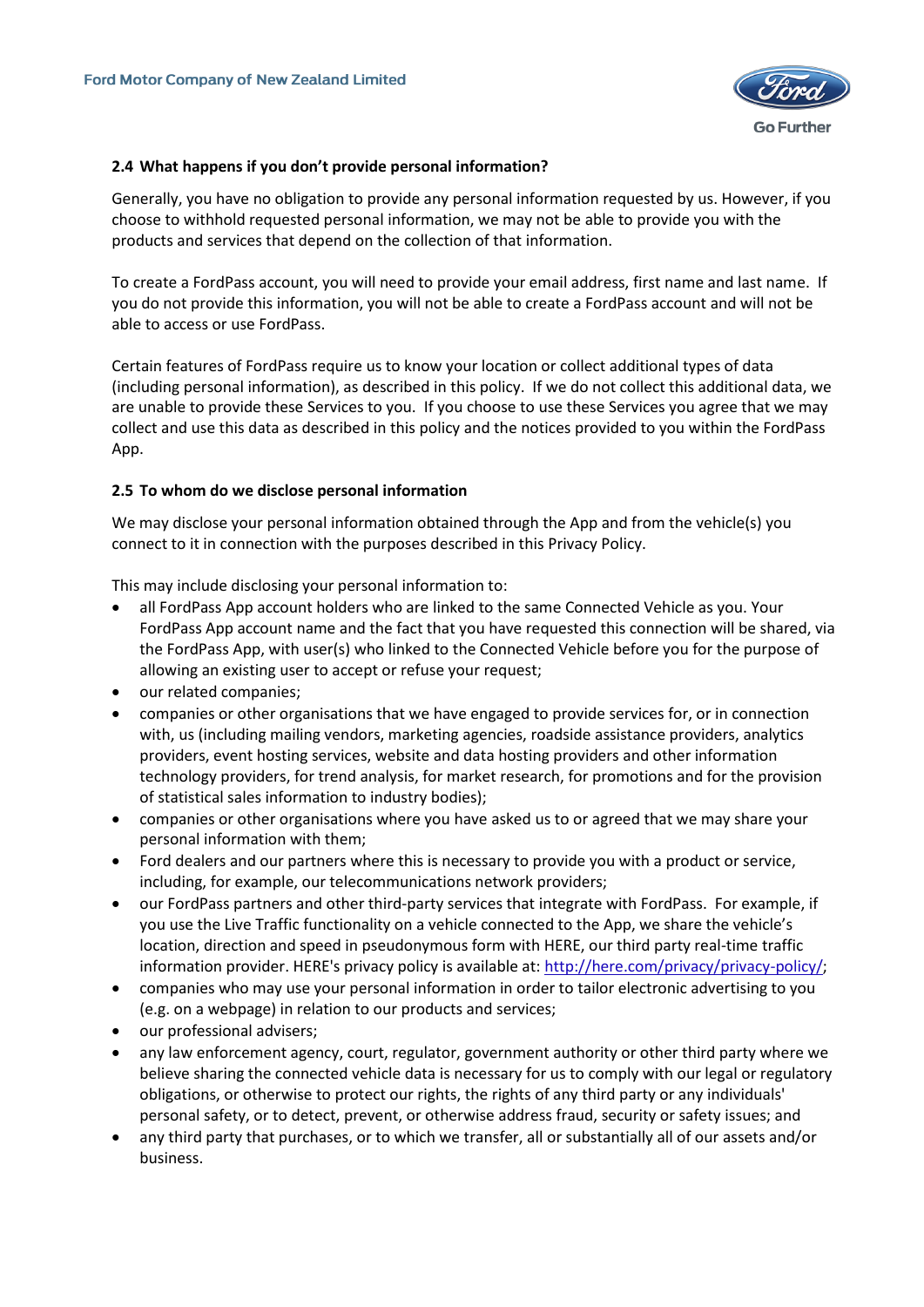

When we share your personal information with third parties, we will do so only in the circumstances outlined above, or in a manner otherwise consistent with the Privacy Principles under the Privacy Act.

Your personal information will not be sold by Ford to any other organisation for that organisation's unrelated independent use. If you have opted in to receive marketing materials from Ford, we may share anonymised "hashed" data with social media advertising partners, such as Facebook, so that they can create Custom Audiences and deliver advertisements on our behalf to their members. Members are identifiable when the social media partner matches our anonymised data to its anonymised data of its users.

#### <span id="page-14-0"></span>**2.6 Does personal information leave New Zealand?**

The parties to whom we disclose personal information include parties located outside New Zealand. For example, we disclose personal information to our related companies overseas and to our overseas service providers. The countries in which these third parties are located will depend on the circumstances. Personal information may be disclosed to Ford Motor Company (our parent company) in the United States of America. When this occurs, the data is stored in Ford's data processing and storage locations including Ford servers and third-party cloud infrastructure, all located in the USA. In the ordinary course of business, we commonly disclose personal information to companies in the Ford Motor Company Group located in the USA and in India where our Ford group data and business centres are located, and to our overseas service providers located in the USA.

Except where an exception applies under the Privacy Act, we will only disclose personal information outside of New Zealand where we have reasonable grounds to believe that the recipients of personal information provide comparable safeguards to those in the Privacy Act in relation to such information.

#### <span id="page-14-1"></span>**2.7 How we store and protect personal information**

Certain types of data that are collected and generated through your use of the App are stored internally on your mobile device, while other types of data are stored externally on Ford's data processing infrastructure (which is used by Ford to provide certain features of the App).

Examples of data stored internally on your mobile device include: your country selection, your personal identification number ("PIN") and any photograph uploaded by you. Examples of data stored externally on Ford's data processing infrastructure include: your name, email address, street address, telephone number, VIN and your marketing preferences.

Ford will take reasonable steps to keep any personal information we hold about you secure. However, except to the extent liability cannot be excluded due to the operation of statute, we exclude all liability (including in negligence) for the consequences of any unauthorised access to, disclosure of, misuse of or loss or corruption of your personal information. Nothing in this Privacy Policy restricts, excludes or modifies or purports to restrict, exclude or modify any statutory consumer rights under any applicable law including the Privacy Act 1993 or 2020. Please notify us immediately if you become aware of any breach of security.

#### <span id="page-14-2"></span>**2.8 Is the personal information we hold accurate?**

We endeavour to maintain your personal information as accurately as reasonably possible. We rely on the accuracy of personal information as provided to us both directly (from you) and indirectly (e.g. from a Ford dealer).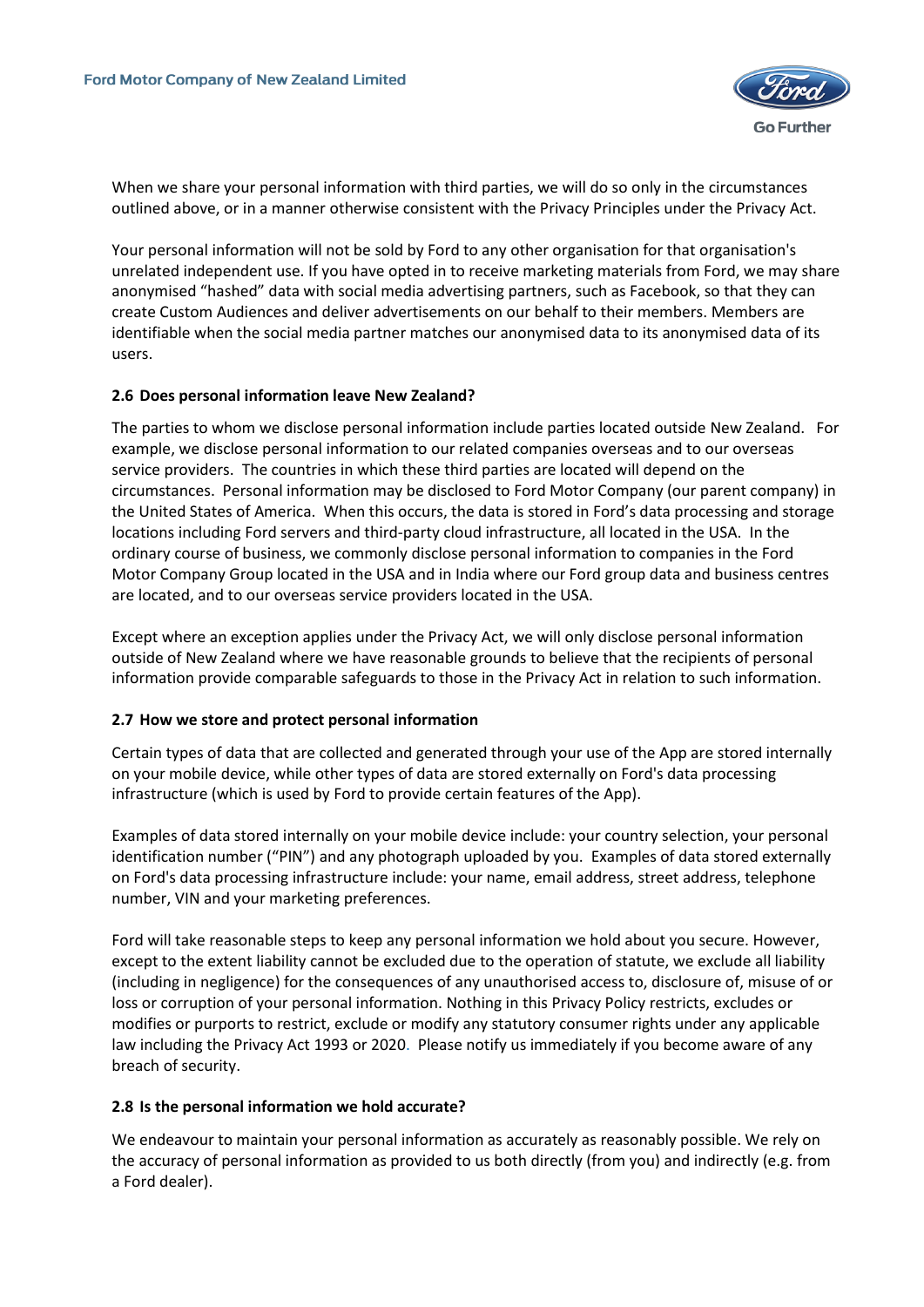

The FordPass App allows you to update your profile information and other details (such as your registered vehicles). We rely on all users of the App to keep their details up to date using this function of the App.

If you are having problems with updating your information, we encourage you to contact us if the personal information we hold about you is incorrect or to notify us of a change in your personal information. Our contact details are set out in Section 1.12 of these Terms.

#### <span id="page-15-0"></span>**2.9 Links, cookies and use of FordPass**

FordPass may integrate with, or contain links to other apps or websites which are outside of our control and are not covered by this Privacy Policy. This Privacy Policy applies to FordPass and not any linked sites. If you access other sites using the links provided in FordPass, the operators of those other sites may collect information from you. We encourage you to read the privacy policies of each site that collects your personal information.

Ford and its third party service providers and / or advertising partners use web tracking and storage technology tools such as web beacons, cookies, pixel tags and java code on Ford websites and in emails you have agreed to receive from us to collect or receive information regarding your activities on the site (eg. your IP address, page(s) visited, time of day). The use of such technology is an industry standard, and helps monitor the effectiveness of advertising and how visitors use websites. If selected by you, the Ford websites will store your username and password in a cookie to enable you to be automatically logged in when you return.

We, our third party service providers and / or advertising partners use this technology to generate statistics and measure site activity to improve the usefulness of customer visits.

Each time you access Ford websites, Ford and its third party service providers and / or advertising partners may deliver certain customised information, including ads, to you based on the data stored in your cookie. Third party advertising partners may show our ads on sites on the Internet and serve these ads based on information they collected about a user's prior visits to our website and other Internet activity. Ford may also use analytics data supplied by third party vendors to inform and optimise our advertising campaigns. This practice is commonly referred to as "interest-based advertising".

Opting out of Interest-Based Advertising: You may learn about how to opt-out of this kind of collection and use of information for your browser or device by managing your settings, and for your social media accounts by managing your preferences in your account settings.

Opting out from specific advertisers: Facebook: To learn more about how to opt out of Facebook Interest-Based Advertising, go to the Privacy tab on the Facebook website footer, and then select Facebook Ads Controls.

Through the FordPass App, we use your mobile device's unique identifier and tracking and storage technology tools such as cookies, to help provide App functionality, understand how the App is used and personalise your experience.

#### <span id="page-15-1"></span>**2.10 How to access and correct personal information**